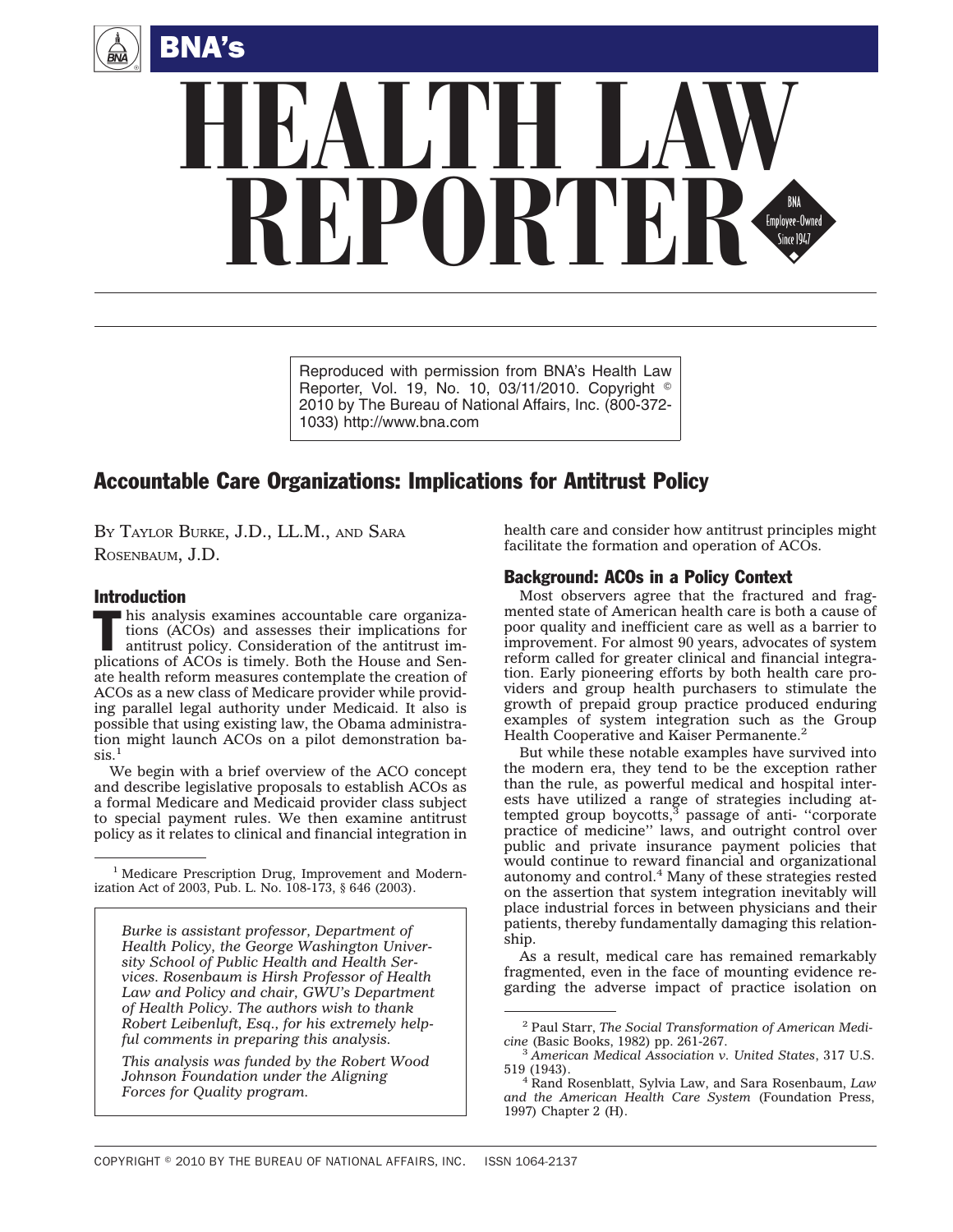health care quality, patient safety, and cost. Despite passage of the Health Maintenance Organization Act of 1973, whose purpose was to incentivize integration, along with the managed care movement of the 1990s, much of the health care system continues to operate in isolation,<sup>5</sup> burdened by uncontrolled volume, lack of treatment integration, inability to generate and report on the processes and outcomes of care, and a lack of coordination between medical treatment on the one hand and public health, educational, and social interventions on the other. Although considerable literature documents the quality and efficiency effects of clinical integration,<sup>6</sup> two-thirds of all physicians continue to practice in groups of 50 or fewer, and one-third work either solo or in a practice of two.<sup>7</sup>

The most recent health reform debate has once again raised these same issues. This heightened focus on integration has been spurred on by the 2009 enactment of the Health Information Technology for Economic and Clinical Health Act (HITECH), $8$  whose purpose is to achieve widespread adoption and meaningful use of the type of information technology deemed integral to better care integration.

Unlike HMOs or managed care, this latest round of reform is focused on achieving a bottoms-up change in health care practice, rather than a top down integration of practice arrangements into hybrid entities that insure what they furnish. This effort at change appears to be more directly focused on the organization and structure of health care delivery itself, regardless of whether health care systems, once transformed, ultimately be-

<sup>6</sup> Elliott S. Fisher et al., *Achieving Health Care Reform*— *How Physicians Can Help*, 360 New Eng. J. Med. 24, 2495-97 (2009); Elliott S. Fisher & John E. Wennberg, *Health Care Quality, Geographic Variations, and the Challenge of Supply-Sensitive Care*, 46 Perspectives in Biology & Med. 1 (2003); Francois de Brantes et al., *Building a Bridge from Fragmentation to Accountability—The Prometheus Payment Model*, 361 New Eng. J. Med. 11, 1033-36 (2009); Alice G. Gosfield & James L. Reinertsen, *Finding Common Cause in Quality: Confronting the Physician Engagement Challenge*, 34 Physician Executive J. 2, 26 (2008); James C. Robinson and Jill M. Yegian, *Medical Management After Managed Care*, W4 Health Aff. 269, 269-80 (2004), [http://content.healthaffairs.org/cgi/](http://content.healthaffairs.org/cgi/reprint/hlthaff.w4.269v1) [reprint/hlthaff.w4.269v1;](http://content.healthaffairs.org/cgi/reprint/hlthaff.w4.269v1) *see generally* Comm. on Quality Health Care in Am., The Inst. of Med., Crossing the Quality Chasm: A New Health System for the 21st Century (Nat'l

<sup>7</sup> Ellyn Boukus et al., *A Snapshot of U.S. Physicians: Key Findings from the 2008 Health Tracking Study Physician Survey*, Center for Studying Health System Change, Data Bulletin<br>No. 35 (2009) available at http://www.hschange.com/ No. 35 (2009) available at [http://www.hschange.com/](http://www.hschange.com/CONTENT/1078/)

<sup>8</sup> Codified at 42 U.S.C. §§ 201 et seq. (Public Health Service Act amendments); 42 U.S.C. §§ 1848 et seq. (Medicare and Medicaid adoption incentives). HITECH was included in The American Recovery and Reinvestment Act of 2009 (ARRA), Pub. L. No. 111-5, 111th Cong. 1st sess. (2009), Title XIII Division A and Title IV Division B (authorizing approximately \$49 billion in funds to incentivize providers' adoption of health information technology by ''meaningful users'' in the Medicare and Medicaid programs).

come vertically integrated into insured or administered financial arrangements.

In keeping with this search for yet another new pathway toward reform, numerous experts have developed the concept of an ''accountable care organization (ACO)''9 and have called for the incentivization of these new entities through changes in Medicare payment policies aimed at recognizing and financially rewarding this new type of provider class. Of course, through licensure powers, states could undertake a similar effort to spur the creation of integrated care entities, but the advantage of embedding this type of organizational creature in Medicare and Medicaid is the ability to align operational and payment reforms while stimulating similar actions on the part of private payers. The creation of ACOs as a matter of Medicare policy also could have the advantage of transforming the Centers for Medicare and Medicaid Services (CMS) into an active purchaser of integrated health care rather than a simple claims payer under Medicare Parts A and B or certifier of Medicare Advantage (MA) organizations, whose quality and cost limitations have attracted considerable<br>public attention in recent years.<sup>10</sup>

Reflecting these recommendations, the congressionally established Medicare Payment Advisory Commission (MedPAC), in its 2009 *Report to Congress,*<sup>11</sup> recommended the legislative establishment of a new provider class consisting of clinically and financially integrated health care entities with which CMS would directly contract for care rather than depending on system reform through MA intermediaries. MedPAC defined an  $ACO<sup>12</sup>$  as a group of physicians (possibly including a hospital) that assumes responsibility for annual Medicare spending for a defined patient population. MedPAC noted that ACOs could be compensated for patient care through various payment mechanisms. One model might be a case-based payment mechanism that, much like the Medicare PPS system for hospitals, bundles procedures into a case-based payment structure that incentivizes greater clinical and financial integration in order to reduce costs and improve quality.<sup>13</sup> An alternative payment approach in the

<sup>5</sup> A particularly vivid portrayal of this landscape and its consequences in some health care markets can be seen in a seminal 2009 article by Dr. Atul Gawande, ''The Cost Conundrum: What a Texas Town Can Teach Us About Health Care,'' *New Yorker* June 1, 2009, *[http://www.newyorker.com/reporting/](http://www.newyorker.com/reporting/2009/06/01/090601fa_fact) [2009/06/01/090601fa\\_fact](http://www.newyorker.com/reporting/2009/06/01/090601fa_fact)*

<sup>9</sup> Steve Shortell and Lawrence Casalino, ''Health Care Reform Requires Accountable Care Systems,'' *JAMA* 298:673-676 (July 2, 2008); Elliot Fisher et al., ''Fostering Accountable Health Care: Moving Forward in Medicare,'' *Health Affairs* (web exclusive) March/April 2009; 28(2): w219-w231.  $10^{10}$  See, e.g., Brian Biles et al., "The Continuing Cost of Pri-

vatization: Extra Payments to Medicare Advantage Plans Jump to \$11.4 Billion in 2009.'' The Commonwealth Fund, May 4, 2009; Brian Biles and Jonah Pozen, ''Paying Medicare Private Plans By Competitive Bidding: Not The Same As Costs In Regular Medicare." July 2009.

Regular Medicare.'' July 2009.<br><sup>11</sup> 2009 Report to Congress: Improving Incentives in the Medicare Program [http://www.medpac.gov/chapters/Jun09\\_](http://www.medpac.gov/chapters/Jun09_Ch02.pdf)

[Ch02.pdf](http://www.medpac.gov/chapters/Jun09_Ch02.pdf) (accessed Feb. 25, 2010).<br><sup>12</sup> David Glass and Jeff Stensland, Accountable Care Orga-<br>nizations (MedPAC, Washington D.C. 2008) http:// Washington D.C. [www.medpac.gov/transcripts/0408\\_ACO\\_public\\_pres.pdf](http://www.medpac.gov/transcripts/0408_ACO_public_pres.pdf) (ac-<br>cessed Feb. 25, 2010).

 $13$  The ability to combine a fee-for-service payment methodology with the type of prospective budgeting that is reflected in bundled payments potentially has been enhanced by the development of payment tools such as Prometheus, which allow the use of traditional payment methodologies while still permitting payers to create efficiencies in how the cost of care is budgeted and accounted for. See Francoise de Brantes, Meredith Rosenthal, and Michael Painter, ''Building a Bridge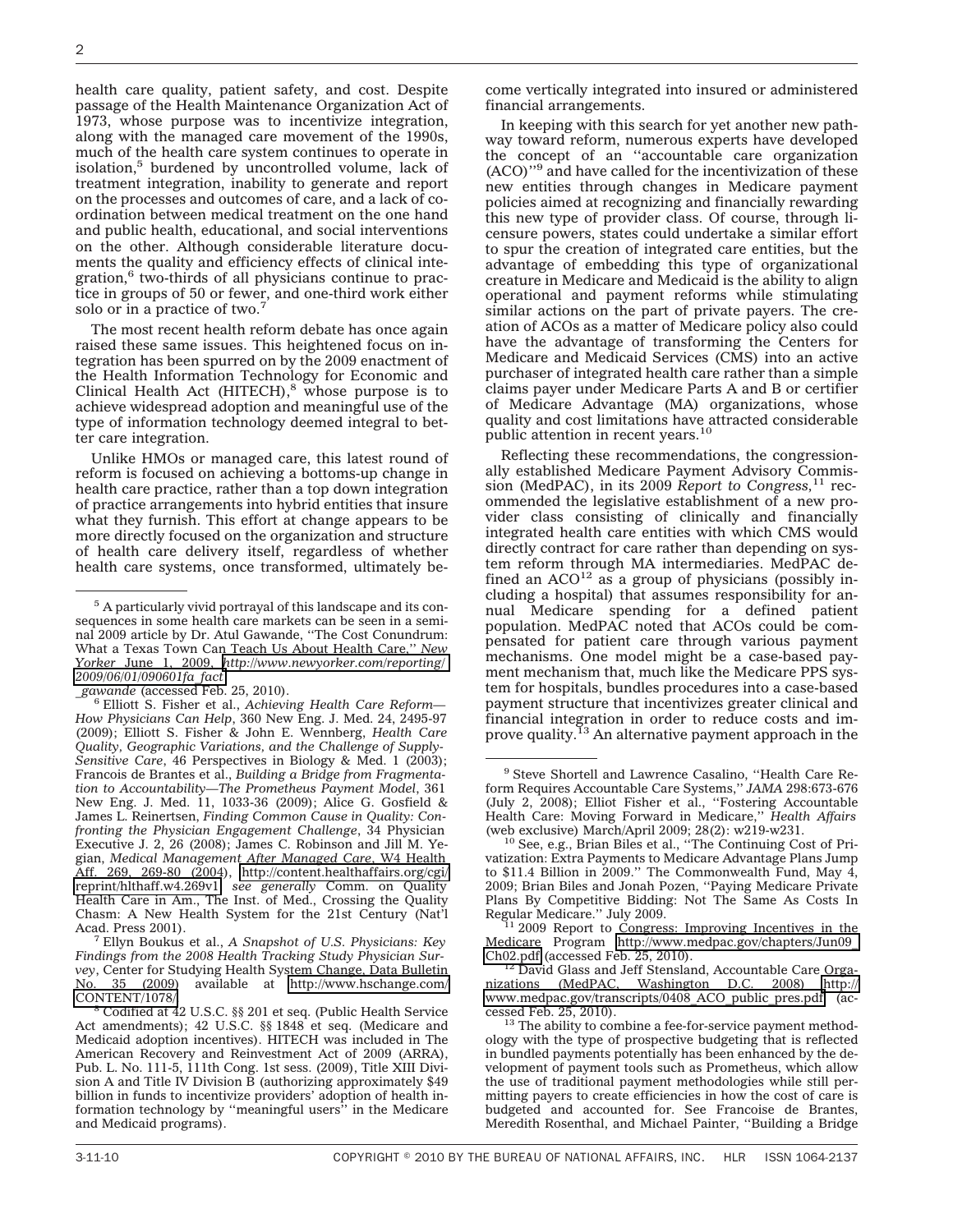case of ACOs of sufficient size and economic strength might be a capitation payment for a fixed group of patients, which would entail a degree of financial risk on the part of the ACO. Whether through bundled case payments or capitation, ACOs thus would assume more robust responsibility for comprehensive health care. In combination with meaningful use of health information technology, recognition and use of ACOs presumably could yield improvements in quality and efficiency.

Rejecting the mandatory use of ACOs, the House and Senate bills take incremental steps to pilot ACO development and operation, encouraging their establishment and operation but not requiring it as a condition of participation in public insurance programs. The  $House<sup>14</sup>$ directs the secretary of health and human services to undertake a Medicare ACO pilot program that can be scaled up over time, while authorizing a similar scalable demonstration under Medicaid. The Senate <sup>15</sup> autho-

Patient Protection and Affordable Care Act, H.R. 3590 §§ 3022 et seq., 111th Cong. (1st Sess. 2009). Available at [http://democrats.senate.gov/reform/patient-protection](http://democrats.senate.gov/reform/patient-protection-affordable-care-act.pdf)[affordable-care-act.pdf.](http://democrats.senate.gov/reform/patient-protection-affordable-care-act.pdf) 16 Id.

rizes the use of ACOs in the context of a new Medicare shared savings program whose development is mandatory on the secretary.<sup>16</sup> (The Senate measure also expressly authorizes the establishment of a pediatric ACO Medicaid demonstration).

Whether the focus is directly on savings (as in the Senate bill) or on the model itself (as in the House), the provisions in both bills aim for clinical and financial integration. Both envision the development of new types of practice arrangements that will interact directly with CMS rather than through an insurer-intermediary such as a Medicare Advantage plan, thereby modernizing CMS purchasing practices as well through expansion of direct, value-based purchasing activities that use incentives to change behavior.

Table 1 compares the elements of the House and Senate measures. There are modest differences; for example, the Senate measure does not specifically call for reporting results to a best practices network, nor does the Senate bill expressly call for the testing of specific payment models. But the two measures strongly track each other, emphasizing the creation of a legal structure that would receive payments and make compensation, take on responsibility for care, operate through an integrated provider network, have a demonstrable commitment to quality improvement and performance reporting, and use health information technology.

| Table 1.<br>House and Senate Legislative Proposals: Accountable Care Organizations<br>(December, 2009)                                                  |                                                               |                                                                     |  |  |  |
|---------------------------------------------------------------------------------------------------------------------------------------------------------|---------------------------------------------------------------|---------------------------------------------------------------------|--|--|--|
| Required elements for ACO<br>certification                                                                                                              | Affordable Health Care for<br>America Act<br>H.R. 3962(House) | Patient Protection and Affordable<br>Care Act<br>H.R. 3590 (Senate) |  |  |  |
| Accountability for a specific patient<br>population in terms of quality, cost and<br>overall care                                                       |                                                               |                                                                     |  |  |  |
| Specific coordination of items and ser-<br>vices delivered throughout the con-<br>tinuum of care                                                        | $\sqrt{}$                                                     |                                                                     |  |  |  |
| Investment in infrastructure and the<br>re-design of care processes                                                                                     |                                                               |                                                                     |  |  |  |
| A legal structure able to receive and<br>distribute payments                                                                                            | V                                                             | V                                                                   |  |  |  |
| Sufficient number of primary care physi-<br>cians                                                                                                       |                                                               |                                                                     |  |  |  |
| Individual and aggregate reports on<br>quality measurers specified by HHS<br>secretary in relation to meeting annual<br>quality targets                 |                                                               |                                                                     |  |  |  |
| Reporting of specific date to HHS sec-<br>retary appropriate to monitor and<br>evaluate ACO program                                                     | V                                                             | V                                                                   |  |  |  |
| Contributions to a best-practices net-<br>work or website to share strategies on<br>quality improvement, care coordination<br>and efficiency mechanisms |                                                               | X                                                                   |  |  |  |
| Utilization of patient-centered pro-<br>cesses of care including planning and<br>monitoring of ongoing care manage-<br>ment plan                        |                                                               |                                                                     |  |  |  |

from Fragmentation to Accountability: the Prometheus Payment Model,'' *New Eng. J. Med.* 361:1033-1036 (Sept. 10, 2009) <http://content.nejm.org/cgi/content/full/361/11/1033> (accessed

 $14$  Affordable Health Care for America Act, H.R. 3962 §§ 1301 et seq., 111th Cong. (1st Sess. 2009), [http://tinyurl.com/](http://tinyurl.com/yf5gqxl)<br>yf5gqxl.<br><sup>15</sup> Detication and Affordable Care Act, H.B. 2500.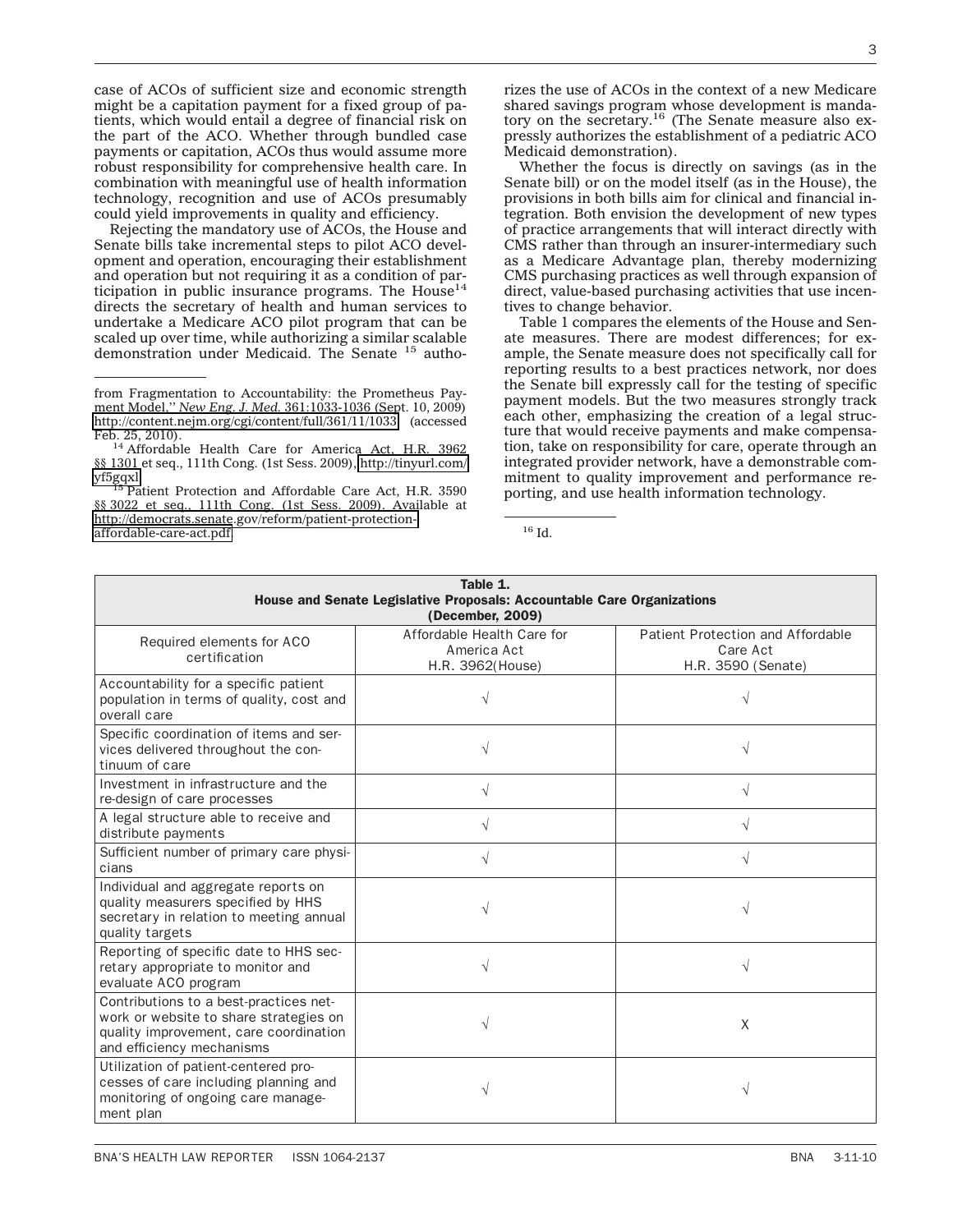| Table 1.<br>House and Senate Legislative Proposals: Accountable Care Organizations<br>(December, 2009)         |                                                               |                                                                     |  |  |  |  |
|----------------------------------------------------------------------------------------------------------------|---------------------------------------------------------------|---------------------------------------------------------------------|--|--|--|--|
| Required elements for ACO<br>certification                                                                     | Affordable Health Care for<br>America Act<br>H.R. 3962(House) | Patient Protection and Affordable<br>Care Act<br>H.R. 3590 (Senate) |  |  |  |  |
| Rewards physician practices and orga-<br>nizational models that deliver high-<br>quality and efficient care    |                                                               |                                                                     |  |  |  |  |
| Testing of specific incentive payment<br>models (i.e. the performance target<br>and partial capitation models) |                                                               | Х                                                                   |  |  |  |  |
| Utilization of a shared savings incentive<br>payment model                                                     |                                                               |                                                                     |  |  |  |  |
| A leadership and management struc-<br>ture that includes clinical and adminis-<br>trative systems              |                                                               |                                                                     |  |  |  |  |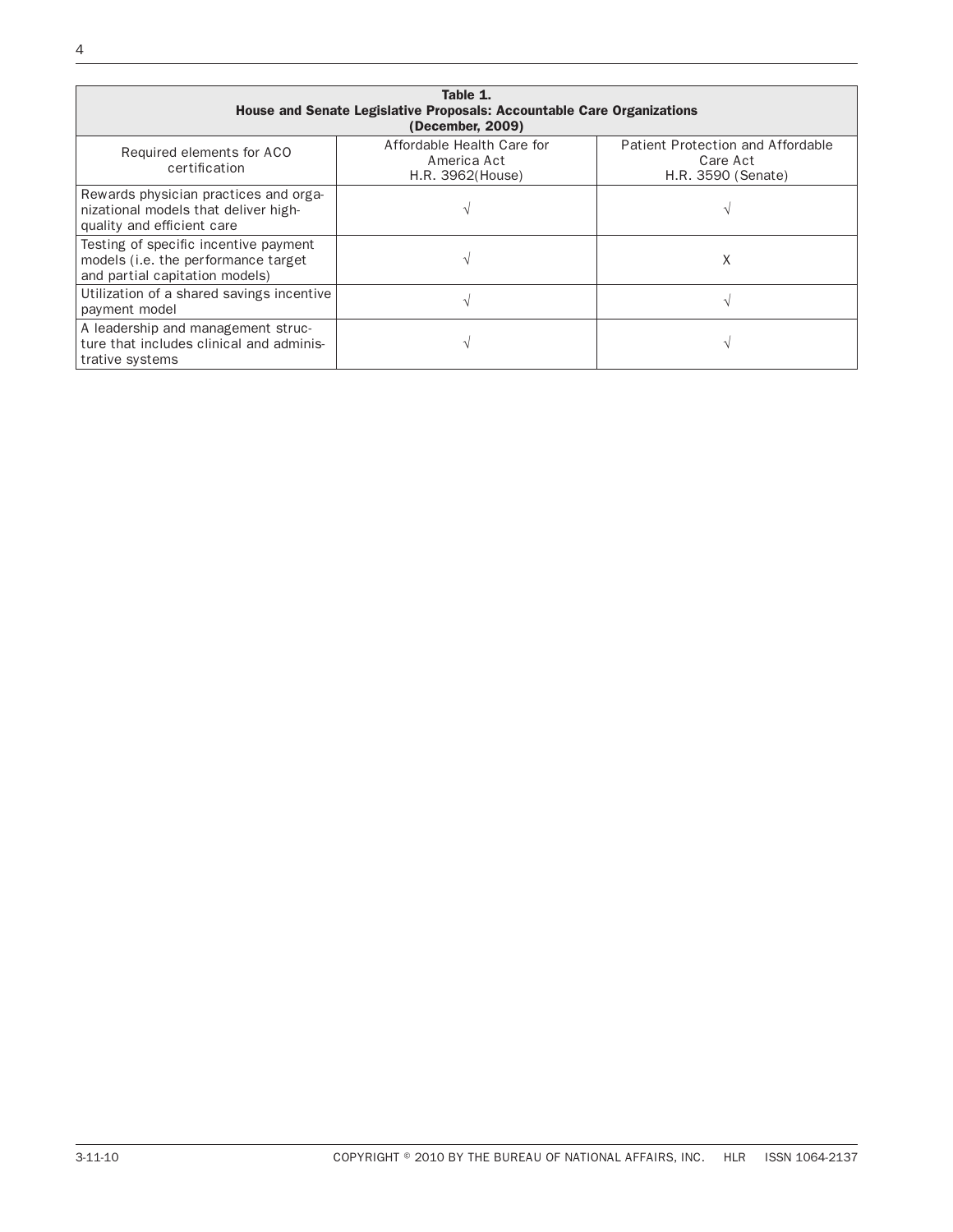Central to both measures is the use of payment mechanisms that are structured to promote efficiency, curb excess volume, and spur quality. As noted, such mechanisms might utilize a per-capita payment method for a defined population or, alternatively, an incentivebased fee-for-service arrangement that combines traditional procedure-based payments with performance bonuses targeted at achieving desired changes in volume and quality.

In fact, the ACO model aligns with longstanding antitrust policies, the aim of which has been to not stand in the way of innovative and adequate health care financial and clinical integration arrangements. These policies, as well as the enforcement agencies' experiences in applying them to health care groups, offer important insights into issues in ACO development. These antitrust policies also suggest important avenues for coordination between CMS and the enforcement agencies to the extent that the model proceeds forward.

# Antitrust Principles and Clinical and Financial Integration in Health Care

Achieving greater clinical and financial integration in health care has been a central aim of U.S. antitrust policy for nearly four decades. In *Arizona v. Maricopa County Medical Society,*<sup>17</sup> the U.S. Supreme Court held that efforts by nonintegrated medical care associations to set fees charged to insurers constituted a *per se* restraint of trade in violation of Section 1 of the Sherman Act, against which there could be no defense of quality or efficiency. The *Maricopa* decision was strikingly direct: in order to avoid *per se* liability, physician arrangements involving joint negotiations with health plans would need to be financially integrated, ''analogous to partnerships or other joint arrangements in which persons who would otherwise be competitors pool their capital and share risks of loss as well as the opportunities for profit."<sup>18</sup>

In 1994, in part to clarify the types of health care organizations that would be considered permissible in the wake of *Maricopa*, the Department of Justice and the Federal Trade Commission (the agencies) issued *Statements of Antitrust Enforcement Policy in Health Care* (*Statements*).19 Following the central holding in the *Maricopa* decision, the *Statements* created an express "safety zone" for joint activities by clinical provider entities that had achieved financial integration and that were unlikely to have market power; specifically, Statement 820 recognizes ''substantial'' financial risk as a ''reliable indicator of sufficient integration'' so as to render reasonably necessary joint contracting conduct among competitors in order to achieve ''significant efficiencies.''21 In other words, if the agencies concluded that sufficient financial risk-sharing was present in a particular provider arrangement, certain activities and behaviors that otherwise would violate federal antitrust law as per se illegal—including the competing providers' joint negotiation of price with payers such as health insurers—would be evaluated under the rule of reason and would not be challenged by the agencies if they lacked market power or did not result in anticompetitive effects. Under a rule of reason analysis, innovative provider arrangements would have the chance to justify their actions by demonstrating the pro-competitive effects of the agreement as well as any proof that the joint negotiations of price were ancillary to the creation of certain efficiencies. A per se judgment, by contrast, means that the activities in question have been conclusively presumed to restrain competition unreasonably even without a study of the market in which they occurred or an analysis of their actual effect on competition.

Provider arrangements that fall short of financial integration do not enjoy protection under the safety zone. $^{22}$  In its original issuance of Statement 8, the FTC made clear that the Statement 8 antitrust safety-zones were available only for financially integrated arrangements, because by definition financial integration is likely to involve substantial incentives for efficiencies.<sup>23</sup> However, after much criticism of the notion that, in *Maricopa's* wake, only financial integration could save a physician group from *per se* illegality, the agencies revised and re-issued Statement 8 in 1996. A new and expanded Statement 8 identified *clinical* integration as an additional means for physician groups to avoid antitrust liability for joint negotiation of fees. Clinical integration was a "new and controversial"<sup>24</sup> type of provider joint venture that, even in the absence of significant financial risk, could be justified under a rule of reason analysis. Revised Statement 8 explains that where physician clinical integration is likely to produce significant efficiencies, the FTC will employ a rule of reason analysis— but not an outright safety zone—to review agreements on price that are reasonably necessary to accomplish the venture's efficiencies.25 The *Statements* offered an example of this type of joint venture: an independent practice association (IPA) established with a

<sup>17</sup> 457 U.S. 332 (1982). <sup>18</sup> Id. at 356. <sup>19</sup> *Statements of Antitrust Enforcement Policy in Health Care,* Washington: Federal Trade Commission and U.S. Department of Justice, 1996, [http://www.ftc.gov/bc/healthcare/](http://www.ftc.gov/bc/healthcare/industryguide/policy/index.htm)<br>industryguide/policy/index.htm (accessed Feb. 25, 2010).

<sup>&</sup>lt;sup>20</sup> Statements of Antitrust Enforcement Policy in Health *Care,* Washington: Federal Trade Commission and U.S. Department of Justice, 1996, Statement 8. [http://www.ftc.gov/bc/](http://www.ftc.gov/bc/healthcare/industryguide/policy/index.htm) [healthcare/industryguide/policy/index.htm](http://www.ftc.gov/bc/healthcare/industryguide/policy/index.htm) (accessed Feb. 25, 2010).

<sup>21</sup> Casalino L, ''The Federal Trade Commission, Clinical Integration, and the Organization of Physician Practice,'' *JHPPL* 31:3 (June 2006) 569, 571. <sup>22</sup> Specifically, for protection under the safety zone, the fi-

nancially integrated physician network also must lack market power through a showing that the network encompasses less than 20 percent of physicians in a market (or 30 percent if the arrangement is nonexclusive). Networks involving nonphysicians, or which are clinically but not financially integrated, or which involve a higher percentage of physicians, may also ''be legal and avoid per se condemnation, but are not in a safety

zone.<br><sup>23</sup> Thomas Rosch, commissioner, Federal Trade Commission, *Clinical Integration in Antitrust: Prospects for the Future*, Remarks to ABA Antitrust Section and the American Health Lawyers Association, Sept. 17, 2007 available at [http://](http://www.ftc.gov/speeches/rosch/070917clinic.pdf)

<sup>&</sup>lt;sup>24</sup> Casalino, supra note 21 at 571.<br><sup>25</sup> Statements of Antitrust Enforcement Policy in Health *Care,* Washington: Federal Trade Commission and U.S. Department of Justice, 1996, Statement 8(B). [http://www.ftc.gov/](http://www.ftc.gov/bc/healthcare/industryguide/policy/index.htm) [bc/healthcare/industryguide/policy/index.htm](http://www.ftc.gov/bc/healthcare/industryguide/policy/index.htm) (accessed Feb. 25, 2010).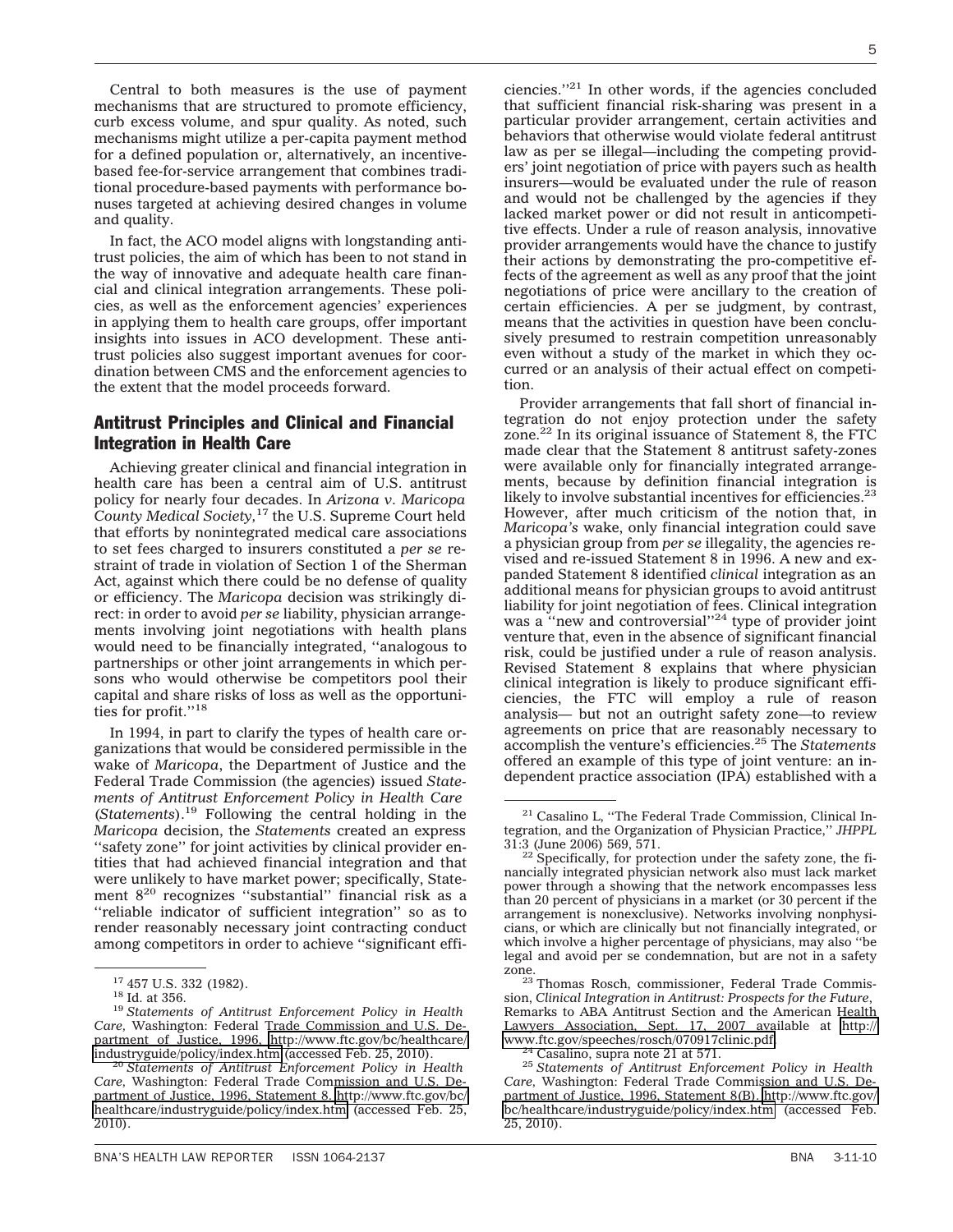paramount goal of clinical efficiency, and where the ability to negotiate price agreements with insurers was necessary for the venture to achieve its legitimate goals. Thus, improving quality and efficiency as a primary purpose of the business undertaking was framed as key to the analysis.

Revised Statement 8 illuminates the agencies' position on what constitutes adequate clinical integration such as to allow collective physician bargaining even in the absence of significant financial risk. The agencies stated that clinical integration typically will involve an ''active and ongoing program to evaluate and modify practice patterns by the group's physician participants and create a high degree of interdependence and cooperation among the physicians to control costs and ensure quality."<sup>26</sup> It is important to note that the agencies did not suggest that the above formulation was the only way to establish clinical integration, but rather one method they had recognized to date; indeed since the issuance of revised Statement 8, those arrangements that have been favorably approved are along those lines, but the agencies left enough flexibility for other acceptable arrangements. Revised Statement 8 offers several examples of indicia of quality and efficiency improvement that in turn would justify joint contracting conduct even in the absence of financial risk-sharing. In essence, the revised statement recognizes conduct as a single integrated unit as central to viability of the model, even where full financial integration may not be present.27

The indicia of interdependence and cooperation identified by the agencies encompassed multiple dimensions including: ''systems to establish goals relating to quality and appropriate utilization of services''; regular evaluation of ''both individual participants' and a network's aggregate performance with respect to those goals''; control over practice, as evidenced by the ability to ''modify individual participants' actual practices where necessary based on those evaluations''; development of practice standards and protocols ''to govern treatment and utilization of services''; use of information systems to gather aggregate and individual data on cost and quality; a dimension of financial risk in the sense of a ''significant investment of capital to purchase such systems''; the investment of human resources in collective quality improvement; the upward reporting within the provider arrangement of ''detailed reports on the cost and quality of services provided, and on the network's success in meeting its goals''; and a medical director and staff capable of conducting clinical quality improvement and performance reporting activities as well as rate negotiations.<sup>28</sup>

gration arrangements for fear of antitrust sanctions. In-<br><sup>26</sup> Id. <sup>27</sup> It should be noted that for multi-provider networks that  $\overline{\phantom{a} \phantom{a}}$ include more that just physicians, Statement 9 explains that no safety zones are available for joint activities among otherwise competing providers. Statement 9 makes clear that a rule-ofreason analysis will be employed by agency antitrust enforcers to determine whether either sufficient financial or clinical integration exists within the multi-provider network to justify joint activities, such as collective price negotiation. *Statements of Antitrust Enforcement Policy in Health Care,* Washington: Federal Trade Commission and U.S. Department of Justice, 1996, Statement 9. [http://www.ftc.gov/bc/healthcare/](http://www.ftc.gov/bc/healthcare/industryguide/policy/index.htm)<br>industryguide/policy/index.htm (accessed Feb. 25, 2010).

<sup>28</sup> U.S. Department of Justice & Federal Trade Commission, Statements of Antitrust Enforcement Policy in Health Care

Despite this notable expansion of the *Statements,* until recently the clinical integration doctrine appears to have had only limited impact on the way in which physicians practice; indeed, experts point out that the number of joint ventures actually has declined.29 Professor Lawrence Casalino, who has conducted extensive research into physician practice behavior (and who also has written on ACOs) identifies a series of factors that in his view have contributed to the low rate of clinical integration. The first is skepticism on the part of practice groups either that their price-fixing contracts will not be flagged or that, if examined, will meet the *Statements'* messenger-model test,<sup>30</sup> which does not require clinical integration. The second is a concern that the investments necessary to achieve clinical integration across independent practices simply is too great to justify the effort; that the financial rewards are too low; that the willingness of payers to negotiate contracts that lack financial risk is too limited; and that uncertainty over the level of integration that must be achieved simply is too high. Moreover, even if an arrangement is clinically integrated, it still can be condemned under the rule of reason if it has market power. And the FTC is wary of arrangements that are exclusive. Thus, providers must realize that even if they invest substantially in a truly clinically integrated operation, if payers do not perceive that they offer value, they cannot be forced to deal with them on a collective basis—they can contract around them in one way or another. Thus, providers have realized (or they should) that clinical integration is not a way just to get higher fees; rather, providers need to offer value and there is a risk that they create something that no one wants to buy.

Finally, Professor Casalino points out that the problem may lie in physicians' own sense of the health care business: in spite of problems, the high volume of care tolerated by the system means that independence is sufficiently lucrative to offset the effort and risks that accompany clinical integration. Even if no direct financial risk is involved, clinical integration (as recognized by the antitrust agencies), requires sufficient human and financial investment and accompanying loss of independence over practice style to limit the appetite for moving forward.

Commentators also have noted that even where interest is high, the agencies have failed to provide sufficient, broad guidance as to what clinical integration actually entails. Additionally, a group of nine senators recently sent a letter to the agencies urging them to develop more guidance on adequate clinical integration for physicians, hospitals, and other providers. $31$  Without proper guidance and assurance from antitrust enforcers, providers are hesitant to attempt clinical inte-

<sup>31</sup> Press Release, "Senators Urge Antitrust Agencies to Issue Guidance on Clinical Integration, Request GAO Conduct Studies of Current Law,'' *Health Lawyers Weekly*, The American Health Lawyers Association, Jan. 8, 2010 Vol. VIII Issue 1.

<sup>(1996),</sup> Statement 8 (C)(1) [http://www.ftc.gov/bc/healthcare/](http://www.ftc.gov/bc/healthcare/industryguide/policy/index.htm) industryguide/policy/index.htm (accessed Feb. 25, 2010).

<sup>&</sup>lt;sup>29</sup> Casalino, supra note 21 at 573.  $\frac{30}{10}$  The messenger model involves the use of an entity that represents the physicians and avoids horizontal price-fixing because the entity does not negotiate with health plans but simply ''messengers'' fee proposals back-and-forth between individual physicians and payers until individual agreements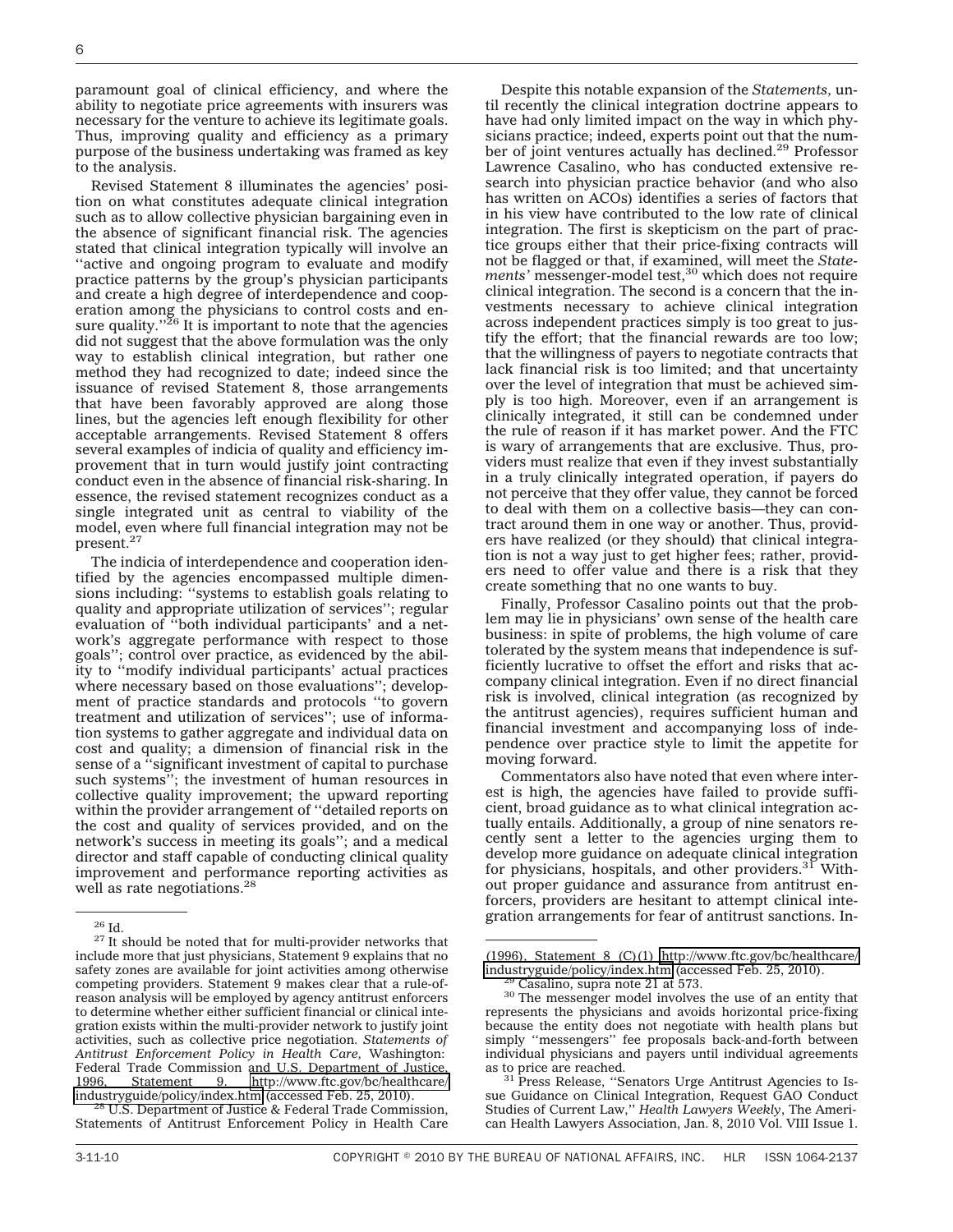deed, one legal expert in health care transactions has called for the establishment of a legislative rebuttable presumption that would incentivize integration by presumptively recognizing the legality of health care arrangements that incorporate indicia of clinical integration, $32$  thereby shifting the burden of proof to the enforcement agencies to prove inadequate clinical integration.

# FTC Advisory Opinions and Judicial Rulings Regarding Clinical Integration

The FTC has responded to this need for certainty through individual cases and staff advisory opinions rather than through a further elaboration on the subject of clinical integration in the abstract. These agency opinions in turn are helpful in aiding understanding regarding what antitrust enforcers seek when they look for evidence of clinical integration.

#### *Arrangements That Have Received FTC Approval*

### *In re Greater Rochester IPA (GRIPA) (2007)*<sup>33</sup>

GRIPA offers an example of a clinically integrated physician arrangement that successfully met the FTC's standard as set forth in the revised 1996 *Statements*. GRIPA positioned its venture as one offering a new health care product that would combine clinical practice with an integrated clinical improvement program designed to improve the quality of care and create efficiencies in the practice of medicine. GRIPA claimed that this new product would be ''intertwined'' with its proposed joint contracting practices with payers (health insurance companies) on behalf of its 500 independent and hospital-affiliated primary care physicians and specialists in practice across 40 separate areas. The FTC agreed that collective bargaining was reasonably necessary to achieve the program's likely efficiencies.<sup>34</sup>

According to the FTC, GRIPA possessed certain key indicia of clinical integration: (1) a seamless, collaborative network of primary and specialty care physicians who agree to refer patients to one another for care; (2) facilitation of collaboration among GRIPA's physicians through benchmarks, protocols, and performance and compliance monitoring; (3) the use of a web-based, electronic information sharing system that would permit GRIPA physicians to share clinical information related to their common patients, order prescriptions and lab tests, and gain system-wide access to patient information, including information held in hospitals throughout the community; (4) the expansion of care management services to additional long term and chronic health conditions; (5) measurable up-front financial investment, calculated at several thousand dollars per physician as well as ongoing practice costs; and (6) a solid calculation of savings attributable to the expected efficiencies.35

Reflecting the revised 1996 Statement 8 requirement that any collective bargaining over price must be rea7

sonably necessary to achieve the stated efficiencies of the proposed clinically integrated arrangement, GRIPA, in the FTC's view, was able to justify its price negotiation activities because the entity (1) created an easily identifiable network of providers and referring physicians; (2) reinforced the internal referral system; (3) ensured the presence of common financial goals among physicians; (4) increased collaboration opportunities; (5) demonstrated its ability to sanction nonperforming physicians; (6) showed a major financial investment; (7) significantly reduced administrative costs and burdens; and (8) could achieve its efficiency aims only through real clinical integration.<sup>36</sup>

An important dimension of the review focused on the fact that GRIPA was ''non-exclusive,'' so that there was no impediment to health plans that wished to contract directly with physicians and not deal with GRIPA at all. The GRIPA opinion also marked the first time FTC explicitly acknowledged that a clinical integration program could legitimately result in higher fee schedules if the program reduced utilization, improved quality, and ultimately delivered greater ''value.''

## *In re MedSouth (2002 and 2007)*

*In re MedSouth* offers an important example of a proposed joint contracting activity that was initially approved and then evaluated after it was operational. In 2002, MedSouth received FTC approval<sup>37</sup> after proposing to create a new arrangement that combined nonexclusive joint contracting with a web-based data system that allowed participating physicians to share clinical information about their patients. The MedSouth joint venture also reflected several recognized indicia of clinical integration: (1) a requirement that its physicians comply with agreed-upon protocols; (2) active monitoring of compliance; (3) a system to compare physician performance to established network benchmarks and institute corrective action programs for deficient performance; and (4) the ability to expel from the network those physicians who could not or would not comply with the program's requirements.<sup>38</sup>

In its 2002 approval of the MedSouth program, the FTC noted two primary reasons why joint contracting appeared to be reasonably necessary to achieve the program's stated efficiency goals. First, the FTC determined that the ultimate success of the new arrangement could not be attained if each physician separately contracted with payers, because there would be no guarantee of full participation by all the program's members. Second, the FTC found that the joint contracting enabled the program to allocate returns to individual physicians thus providing monetary incentives for the physicians to invest the required time and effort in the program.39 The FTC stated in its 2002 advisory opinion that the agency would not seek enforcement action against MedSouth, but that the agency would revisit Med-

<sup>32</sup> Hastings D, ''Addressing the Legal Issues in Achieving Quality and Cost Efficiency: The Need for A Rebuttable Presumption,'' *BNA's Health Law Reporter* 18:740 (June 5, 2009). <sup>33</sup> Federal Trade Commission, In re Greater Rochester In-

dependent Practice Association Advisory Opinion (2007), <http://www.ftc.gov/bc/healthcare/industryguide/advisory.htm> (accessed Feb. 25, 2010).<br> $\frac{34}{35}$  Id.<br> $\frac{35}{16}$ .

<sup>36</sup> Id. See also Simon D. et al., ''Clinical Integration: a Guide to Working with the Federal Trade Commission to Enhance Care Through Pro-Patient, Pro-Innovation, Pro-Efficiency Provider Networks,'' *Health Lawyers Weekly*, The American

<sup>&</sup>lt;sup>37</sup> Federal Trade Commission, In re MedSouth, Inc. Advisory Opinion (2002 and 2007), [http://www.ftc.gov/bc/](http://www.ftc.gov/bc/healthcare/industryguide/advisory.htm) [healthcare/industryguide/advisory.htm](http://www.ftc.gov/bc/healthcare/industryguide/advisory.htm) (accessed Feb. 25,  $\frac{2010}{38}$  Id.<br> $\frac{39}{10}$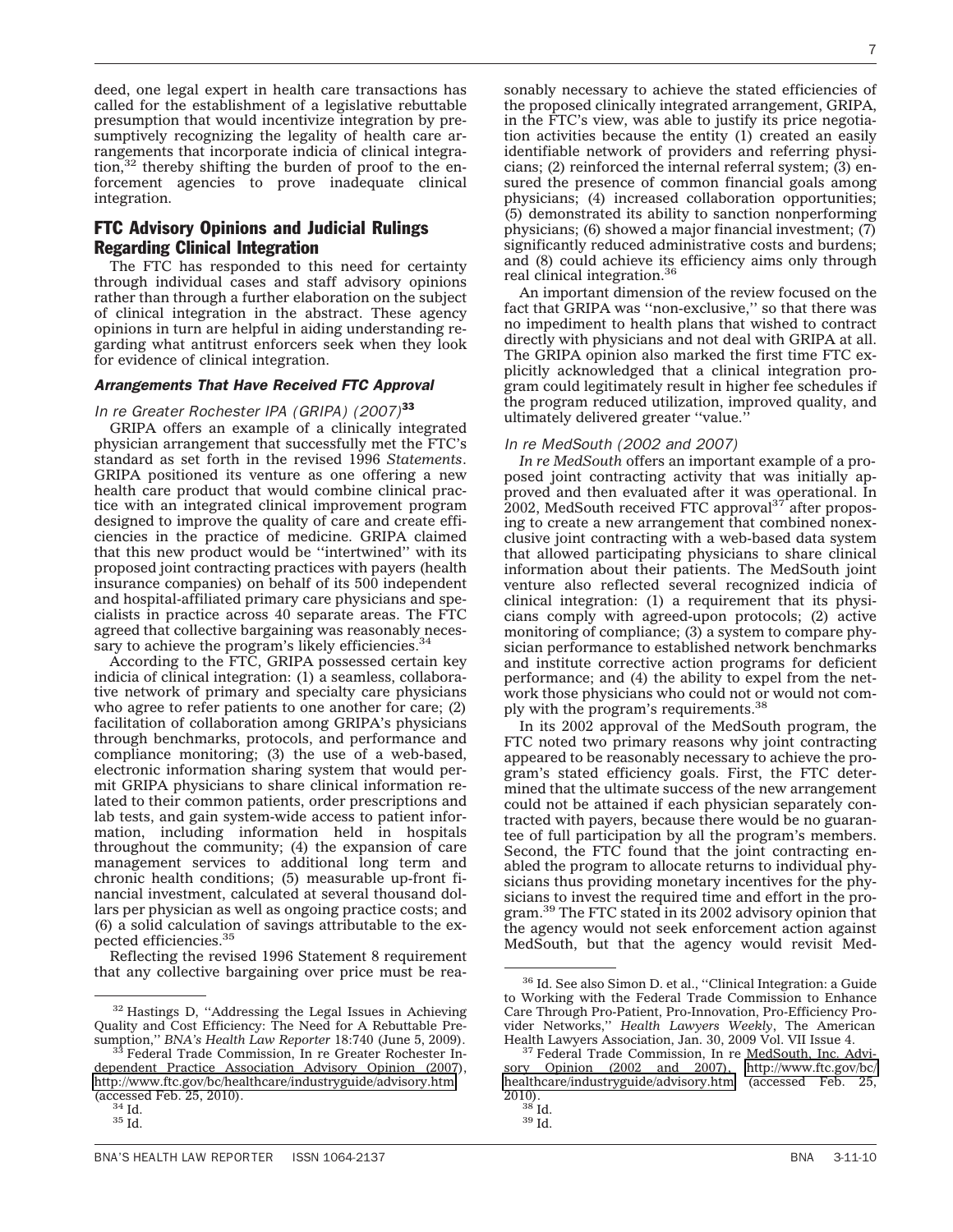South's effect on competition and its success in achieving efficiencies at a later date.

In keeping its promise, a subsequent 2007 FTC reevaluation of the MedSouth program led to a new advisory letter noting a significant decline in the number of participating physicians, which in turn limited the benefit of a comprehensive multi-specialty network; the absence of appropriate health information privacy and security safeguards; the absence of a sufficiently strong mechanism for monitoring and enforcing practice standards; and the lack of evidence that payers were getting value for their investment, that is, were deriving sufficient benefits of clinical integration to justify the contract price. Nonetheless, the FTC continued its approval of joint nonrisk contracting as necessary to achieve clinical efficiency. This is significant because the ability to maintain the joint contracting aspect of the clinical integration arrangement is critical both in terms of achieving the claimed efficiencies as well as providing the physicians greater bargaining power with payers.

#### *In re TriState Health Par tners Inc., April 13, 2009 (TriState)*<sup>40</sup>

*In re Tristate* offers a particularly noteworthy example of an FTC staff approval of a clinical integration model, because of the breadth of the FTC reasoning regarding the potential of a model to achieve efficiencies sufficient to justify joint contracting without financial risk. TriState is a physician-hospital organization that includes a hospital and 212 physicians, both primary care and specialists. Its proposed program purports to ''offer payers a network of primary care and specialist physicians whose services will be integrated through a formal and stringent medical management program that includes protocol development and implementation, performance reporting, procedures for corrective action when necessary, and aggressive management of<br>high-cost, high-risk patients.''<sup>41</sup> Physicians seeking to participate in the program must become members of TriState through an application, credentialing process, and a \$2,500 joining fee. Member physicians must participate in all TriState payer contracts, but also may contract independently with insurers directly.

In order to justify its collective bargaining of price, TriState described several specific aspects of its clinical integration program: (1) compulsory participation in all medical management programs, service on clinical committees, and sharing of best practice ideas and methods; (2) a requirement that physicians refer patients to network providers when medically appropriate; (3) use of a web-based HIT system that can identify high-risk and high-cost patients and can facilitate the exchange of patients' treatment and medical management information; (4) the development of 18 clinical practice guidelines with 30 more under development and the monitoring of adherence to these guidelines; (5) the use of specific software to manage and track ''episodes of care'' in order to determine where performance improvement will have the greatest quality and

financial benefits; (6) the monitoring of physician performance against peer, regional, and national benchmarks; and (7) a program of education, discipline, and expulsion from the program for noncompliant physicians.42

In its advisory opinion, the FTC identified several factors to be used when analyzing whether a proposed integration plan is likely to achieve significant efficiencies that justify joint contracting. $43$ 

- $\blacksquare$  *Factor #1*: Is the program selective in choosing network physicians who are likely to further the program's efficiency objectives? The FTC noted that while not initially selective (any physician can join), there did exist a number of conditions of participation that would effectively discourage those not fully committed.
- $\blacksquare$  *Factor #2*: Are the participating physicians investing both monetary and human capital into the program? The FTC determined that while the \$2,500 entry fee was too low to "strongly motivate'' physicians to work toward the success of the program, the human capital in terms of time and effort did evidence a substantial degree of commitment to the program.
- *Factor #3*: Will the structural and operational elements of the program foster significantly increased interaction among the participating physicians in the treatment of patients? Here, the FTC noted the emphasis on clinical practice guidelines and evidence-based standards, an in-network referral policy, the use of HIT, the collection and use of performance data, a requirement that all physicians participate in all aspects of the program, and performance feedback mechanisms that carried enforceability consequences.
- $\blacksquare$  *Factor #4*: Is there adequate information regarding how the program will be evaluated over time? Although this element appeared to be lacking in TriState's program, the FTC recognized the past success of a similar pilot program offered by Tri-State as predictive.
- $\blacksquare$  *Factor #5*: Does the participation of the hospital create an inherent conflict in terms of the hospital's need to fill beds? The FTC determined under the facts presented, and because of Maryland's unique all-payer hospital rate regulation system, the hospital did not have an incentive to provide excess services. The program's medical management processes, in the opinion of the FTC, were strong enough to overcome any potential conflicts of interest.

TriState is noteworthy in that it received a favorable review notwithstanding relatively small financial investments from its existing physician members, lax initial membership requirements, little detail regarding how it intended to improve physician performance, the absence of financial incentives, and substantial market shares of both the physicians, and the hospital. The TriState opinion also was the first favorable review of a physician-hospital organization clinical integration program, which can be viewed as the probable forerunner to ACOs that form around hospitals.

In its analysis, however, the FTC found that TriState's program was likely to produce its claimed ef-

<sup>40</sup> Federal Trade Commission, In re TriState Health Partners Inc. Advisory Letter (2009) [http://www.ftc.gov/bc/](http://www.ftc.gov/bc/healthcare/industryguide/advisory.htm) [healthcare/industryguide/advisory.htm](http://www.ftc.gov/bc/healthcare/industryguide/advisory.htm) (accessed Feb. 25, 2010). See also Johnson C, ''Federal Trade Commission Issues New Advisory Opinion Approving Joint Contracting for Clinically Integrated PHO,'' *Health Lawyers Weekly*, The American Health Lawyers Association, May 22, 2009 Vol. VII Issue 20. <sup>41</sup> Id.

 $42$  Id.<br> $43$  See Johnson C., supra note 40.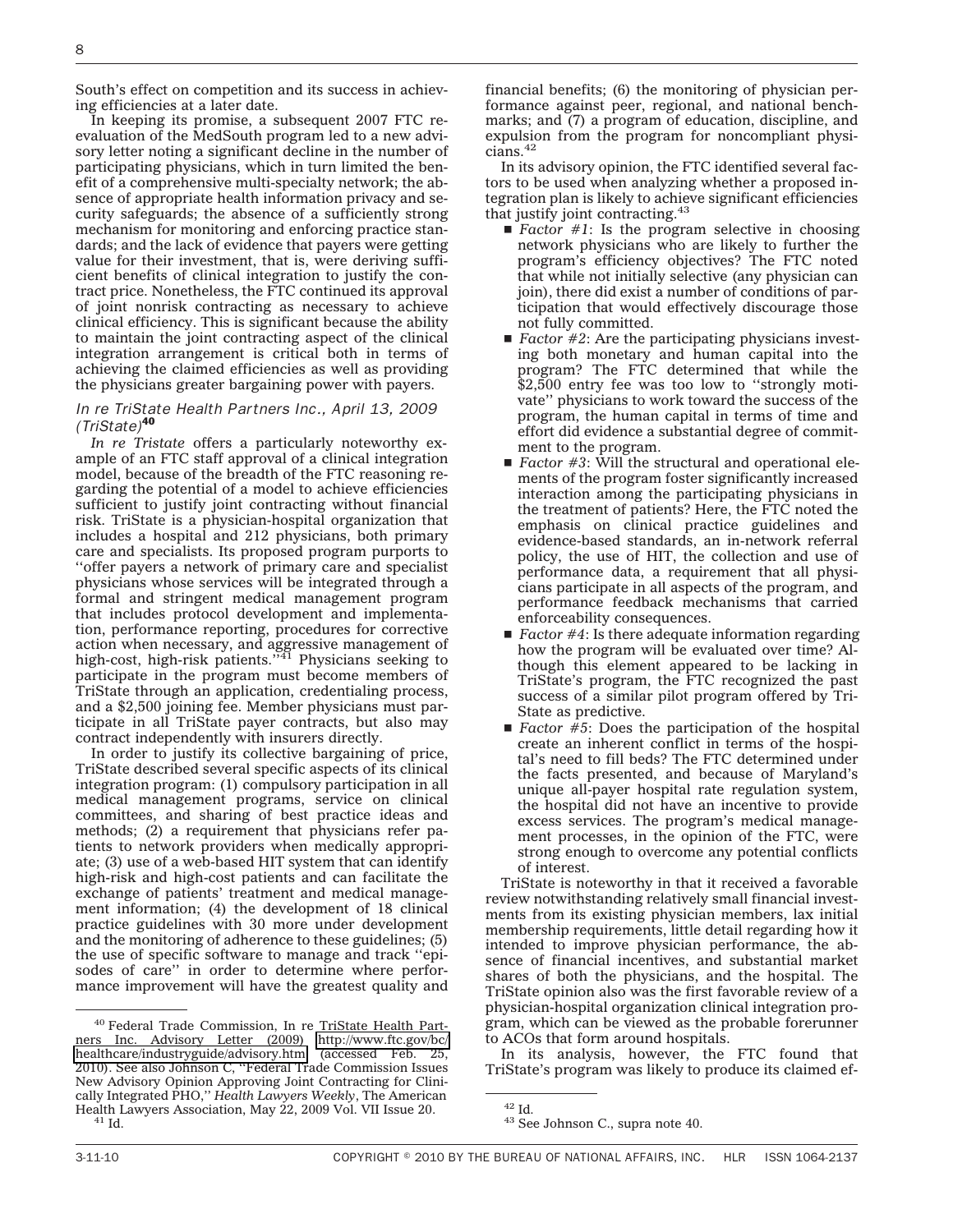ficiencies. The next stage of the inquiry focused on whether the joint contracting portion of the program was reasonably necessary to achieve these efficiencies. Concluding that the joint contracting was indeed necessary, the agency identified several important considerations: the link between the program's success and universal participation among physicians in all contracts under the same criteria and protocols; an in-network referral policy reinforced through joint contracting; incentivization of physician participation through a greater number of contracts; the existence of economies of scale; branding through a single entity; and a reduction in administrative overhead.<sup>44</sup>

#### *Arrangements Rejected by the FTC and the Courts*

#### *In re Suburban Health Organization Inc. (SHO)*<sup>45</sup>

*In re Suburban Health Organization* offers an example of a clinical integration arrangement that did not pass muster with the FTC. SHO was a proposed program of partial integration among several hospitals and their employed primary care physicians. Under the joint contracting element, SHO negotiated the rates of primary care physician services on behalf of its members, and such negotiations were the exclusive means through which payers could gain access to those services. SHO's proposed clinical integration consisted of: (1) medical management activities that included patient monitoring and adoption of practice guidelines and protocols for preventative care as well as four other specific conditions; (2) quality management programs designed to measure physician compliance and identify opportunities for improvement using web-based technology; (3) the distribution of educational materials to physicians and staff; and (4) an incentive program intended to encourage physician compliance with program requirements through a bonus equal to five percent of their compensation for meeting quality management targets.

The FTC staff opinion rejected SHO's clinical integration program, stating that joint contracting was not reasonably necessary to achieve program efficiencies. The deficiencies in the arrangement that were identified by the FTC are noteworthy. First, the FTC could find no evidence to explain why several hospitals needed to be involved in the integration and concluded that a hospital could reap the same benefits by implementing the program independently. Second, the model showed too much reliance on hospitals to track, reward, and discipline the physicians for noncompliance, and there was no mechanism for disciplining hospitals for their failure to monitor performance. Third, the FTC found little evidence of interdependence among physicians in the provision of coordinated care. Fourth, the FTC found inclusion of too few diseases and medical diagnoses. Fifth, the lack of specialists in the program limited the benefits in terms of treatment. Finally, the FTC found implausible SHO's claim that the program would track the effectiveness of referrals to nonparticipating specialists.

SHO's lack of adequate clinical integration led the FTC to determine that the joint contracting by the physicians was indeed problematic under antitrust law be-

cause it did not appear necessary to achieve any efficiencies in the provision of care. Specifically, the FTC stated ''it is not evident, and SHO provides no explanation, why agreement on the entire schedule of fees to be charged for all medical services performed by the employed primary care physicians in SHO is necessary to implement a program that only addresses treatment of a very limited subset of medical conditions treated by those physicians.''46 Because there was such limited primary/specialty interdependence, such heavy reliance on a nonenforceable monitoring system, and so little in the way of a mechanism for transforming the provision of care for a broad array of conditions, joint contracting without financial integration could not be justified against the efficiencies to be achieved. An important aspect of the case in the view of Robert Leibenluft, former assistant director for health care of the Federal Trade Commission's Bureau of Competition, was that the physicians all were employed by their respective hospitals; thus, hospitals could have exercised greater control over practice quality and efficiency from the outset, thereby obviating the need for a broader clinical integration program that would allow joint negotiations across facilities.

#### *North Texas Specialty Physicians v. FTC (North Texas)*

A widely watched judicial ruling was *North Texas Specialty Physicians v. FTC,*<sup>47</sup> which flowed from a denial. Both the FTC and the courts rejected this nonrisk joint contracting proposal precisely because it lacked sufficiently robust indicia of clinical integration to merit the anti-competitive effects of collective bargaining. In *North Texas,* physicians formed an IPA, which then carried out rate negotiations on behalf of its members. The IPA failed to consult with individual members regarding the prices they would accept, instead simply transmitting to its members the rates that it had agreed to collectively. At the same time, the IPA failed to engage in the types of clinical integration practices that might have justified and indeed necessitated its joint contracting practices.

In affirming a unanimous FTC decision, the U.S. Court of Appeals for the Fifth Circuit concluded that the IPA's collective bargaining was not reasonably necessary to achieve any efficiency-enhancing integration and thus constituted illegal price-fixing.<sup>48</sup> Other than shared investment and joint contracting, the IPA lacked the types of transformative elements identified in the *Statements* and in the FTC advisory letters that necessitate joint contracting; indeed, the entity lacked the indicia that would necessitate the type of collective negotiation that the FTC views as essential to enabling clinical integration.49

## *In re Alta Bates*<sup>50</sup>

Similarly, in June 2009, the FTC announced a proposed consent order aimed at settling a dispute involving the Alta Bates Medical Group, which stood accused of illegal price fixing in connection with contracts in the San Francisco area. As with *North Texas,* the FTC determined that the 600-member IPA had negotiated col-

 $^{\rm 44}$ Id.  $^{\rm 45}$  Federal Trade Commission, In re Suburban Health Organization Inc. Advisory Opinion (2006) [http://www.ftc.gov/bc/](http://www.ftc.gov/bc/healthcare/industryguide/advisory.htm) [healthcare/industryguide/advisory.htm](http://www.ftc.gov/bc/healthcare/industryguide/advisory.htm) (accessed Feb. 25, 2010).

<sup>&</sup>lt;sup>46</sup> Id.<br><sup>47</sup> 528 F.3d 346 (5th Cir. 2008).<br><sup>48</sup> Id.<br><sup>50</sup> In re Alta Bates Medical Group, Inc. FTC, No. 051 0260, settlement announced June 4, 2009.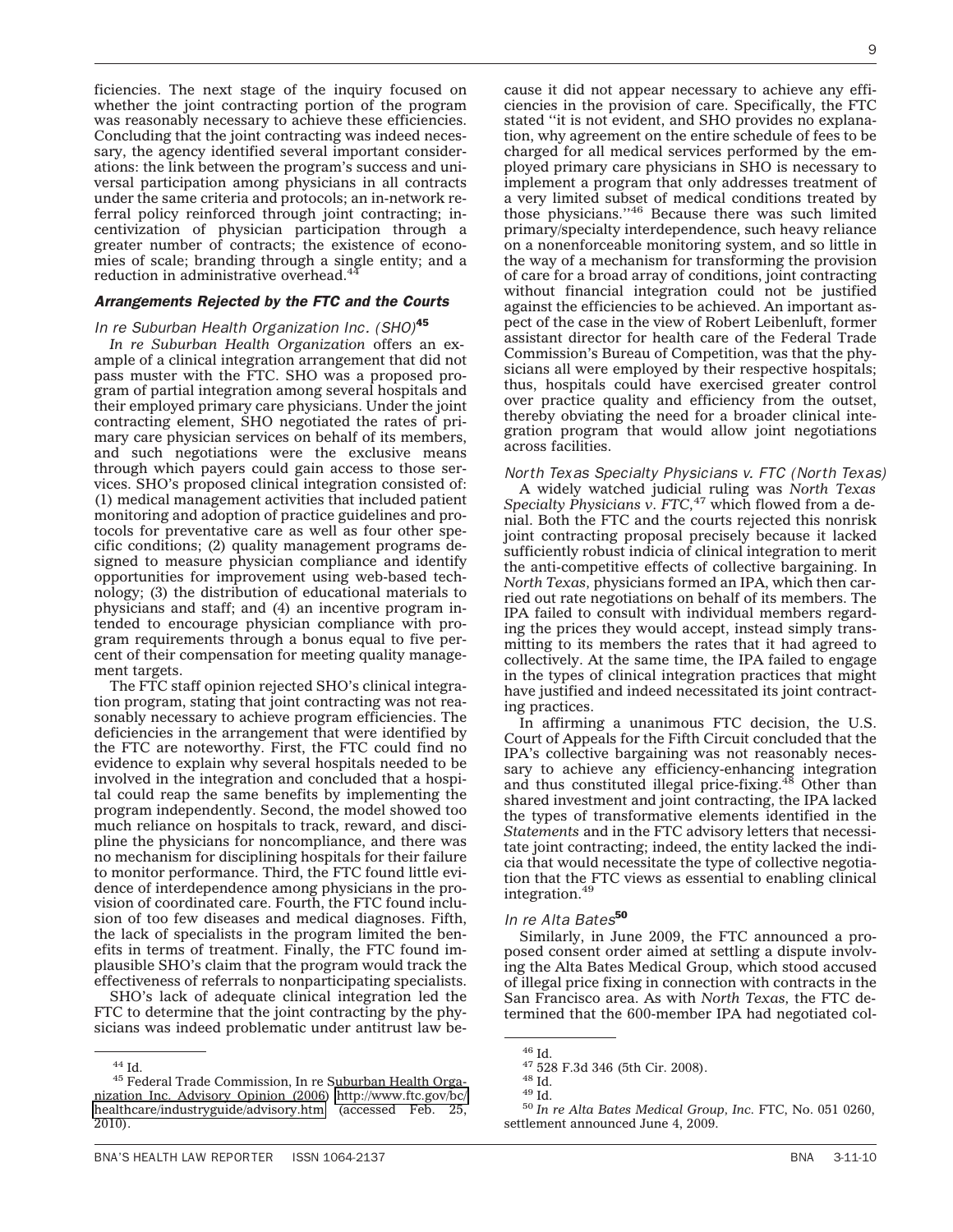lectively for years without following the messenger model requirement of consultation with individual physicians and without adopting the all-important indicia of clinical integration that would justify a collective approach to the negotiation process rather than the use of individual consultation procedures.<sup>51</sup>

Table 2, below, presents the key indicia of clinical integration—apart from evidence of financial integration through the acceptance of significant financial risk—identified by the FTC in its advisory opinion letters. As in the *Statements*, a favorable finding fundamentally rests on a basic commitment to measurable human and financial investments in quality and efficiency improvements as measured by evidence of collective financial and operational practice, performance

<sup>51</sup> Id.

accountability, a strong commitment to changing practice for patients across a wide array of health conditions, performance measurement, the use of health information broadly, and a greater commitment to information transparency.

Taken together, the decisions rest on a crucial finding by the enforcement agencies: sufficient evidence of *collective and interdependent* efforts to create the potential for significant efficiencies—such as higher quality, better use of cost effective care, and more value that go beyond what likely would have been achieved independently and that justify the anticompetitive restraints (including joint negotiation with payers) that are reasonably necessary to achieve those efficiencies. Table 2 shows the indicia and characteristics that are common to the cases and that help guide the agencies in their review of conduct.

| TAUIC Z.                                                  |  |  |  |
|-----------------------------------------------------------|--|--|--|
| Indicia of Clinical Integration that Justify              |  |  |  |
| Joint Contracting in the Absence of Financial Integration |  |  |  |
|                                                           |  |  |  |

Table 2

| <b>Aspect of clinical</b><br>integration<br>product                                                                                                                  | <b>GRIPA</b><br>(approved) | <b>MedSouth</b><br>(approved) | <b>SHO</b><br>(rejected) | <b>TriState</b><br>(approved) |
|----------------------------------------------------------------------------------------------------------------------------------------------------------------------|----------------------------|-------------------------------|--------------------------|-------------------------------|
| Adequate number of diagnoses and dis-<br>eases covered by clinical integration                                                                                       |                            |                               | X                        |                               |
| Agreement by physicians to refer in-<br>network                                                                                                                      | V                          |                               | X                        | V                             |
| Both specialists and primary care phy-<br>sicians in network                                                                                                         |                            |                               | Χ                        |                               |
| Financial investment by physicians                                                                                                                                   |                            |                               | X                        |                               |
| Human resource investment by physi-<br>cians                                                                                                                         |                            |                               | X                        |                               |
| Technology that enables multiple physi-<br>cians to gain access to and share pa-<br>tient information                                                                |                            |                               | X                        |                               |
| Streamlined recordkeeping and opera-<br>tions, including the use of electronic<br>lab orders and prescriptions                                                       |                            |                               | X                        |                               |
| Enforceable performance standards<br>and a demonstrated capacity to en-<br>force the standards through adequate<br>staffing                                          |                            |                               | X                        |                               |
| A nonexclusive arrangement                                                                                                                                           | V                          | V                             | X                        | V                             |
| Joint contracting that aligns with a<br>broad array of conditions and diag-<br>noses subject to clinical integration<br>performance measurement and im-<br>provement |                            |                               | X                        |                               |
| Upward reporting of results, in terms of<br>both aggregate and individual physician<br>performance                                                                   |                            |                               | X                        |                               |

Source: modification of table developed by Simon et al. in *Clinical Integration: a Guide to Working with the Federal Trade Commission to Enhance Care Through Pro-Patient, Pro-Innovation, Pro-Efficiency Provider Networks*, Health Lawyers Weekly, The American Health Lawyers Association, Jan. 30, 2009 Vol. VII Issue 4.